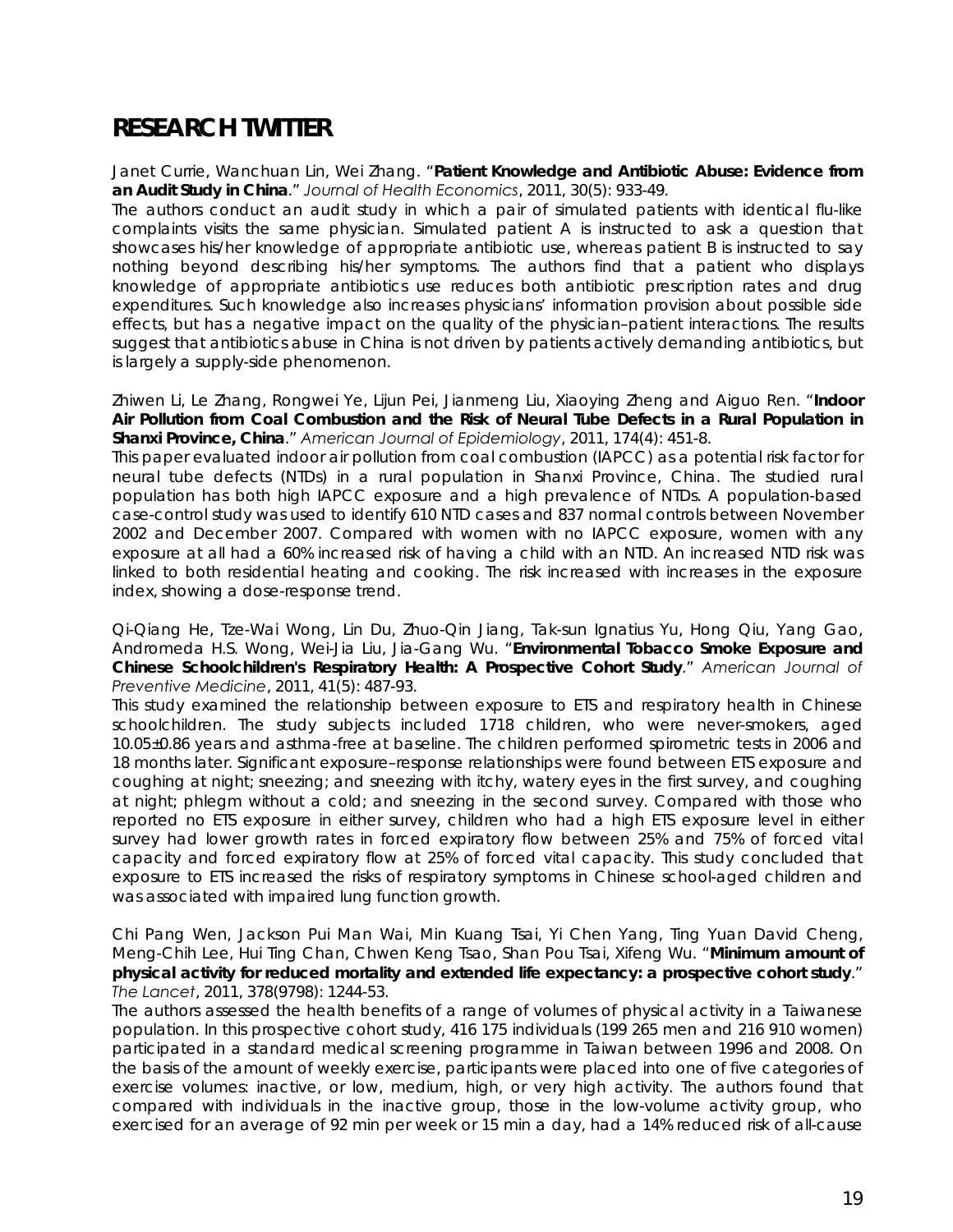mortality, and had a 3 year longer life expectancy. Every additional 15 min of daily exercise beyond the minimum amount of 15 min a day further reduced all-cause mortality by 4% and allcancer mortality by 1%. These benefits were applicable to all age groups and both sexes, and to those with cardiovascular disease risks. Individuals who were inactive had a 17% increased risk of mortality compared with individuals in the low-volume group.

### Ying Chu Ng. **The Productive Efficiency of Chinese Hospitals**. *China Economic Review*, 2011, 22(3): 428-39.

Based on five years' data on the implementation of health care reforms, this study provided empirical evidence on inefficiency of hospitals in China. Using the data envelopment analysis, the sources of inefficiency were examined. Echoing the unnecessary care, over-prescription of drugs and the adoption of high-tech treatments since the implementation of health care reforms, the sampled hospitals were found quite inefficient and pure technical inefficiency played a dominant role in driving the inefficiency of hospitals. Hospitals had experienced productivity growth between 2004 and 2008. Mirroring the behavior of hospitals, technological progress was the underlying force for the growth and the deterioration in efficiency change was found. Regional results revealed that the stage of economic development and the efficiency performance of hospital did not necessarily go hand in hand.

### Zhihua Yan, Dai Wan and Li Li. "**Patient Satisfaction in two Chinese Provinces: Rural and Urban Differences**." *International Journal for Quality in Health Care*, 2011, 23(4): 384-9.

This study examined what factors were associated with level of patient satisfaction and how such satisfaction might differ across rural and urban populations in China. This study also served as an evaluation of the recent healthcare reforms in China, which were expected to equalize satisfaction between rural and urban patients. Study participants consisted of twenty-five patients from each of the 40 county-level hospitals in two provinces of China. This study showed that perceived convenience was significantly associated with patient satisfaction among all participants. The new rural cooperative medical insurance scheme (NRCMIS) was associated with higher overall satisfaction among the rural residents. Age and income were significantly related to satisfaction only among rural patients.

## Dan Liu and Daniel W. Tsegai. "**The New Cooperative Medical Scheme (NCMS) and its Implications for Access to Health Care and Medical Expenditure: Evidence from Rural China**." ZEF- Discussion Papers on Development Policy No. 155.

This paper investigates the impact of the New Cooperative Medical Scheme (NCMS) program on improving health care utilization and reducing medical expenditure with a focus on the endeavors to unravel the heterogeneous effects of the program for the different regions and income groups. It utilizes the China Health and Nutrition Survey data (CHNS) to provide prolific cross section and longitudinal information. Propensity score matching method and bounding approach are used to infer the causal effect of NCMS and examine the influence of unobservable factors respectively. Major findings indicate that there is a systematic adverse selection in the NCMS program, both in health- and economic-related aspects. Especially in western regions, households with high ratio of migrant workers are less attracted to the NCMS program. The NCMS program improved medical care utilization for the poor and regionally, western regions benefitted more from the program. The NCMS program also induces a moral hazard problem in western regions.

#### Huijun Liu and Shuzhuo Li. "**Social Change and Psychological Well-Being in Urban and Rural China**." Stanford Asia Health Policy Program Working Paper No. 23.

Using data from the Chinese General Social Survey (2005), this paper looks at the relationships between social change, social support and the psychological well-being of individuals in both urban and rural areas, as well as the role of marital status in Chinese society. The authors find that an increasing health care burden is significantly reducing individuals' psychological well-being. Perceptions of social status, especially as it changes over time and when compared against peers,